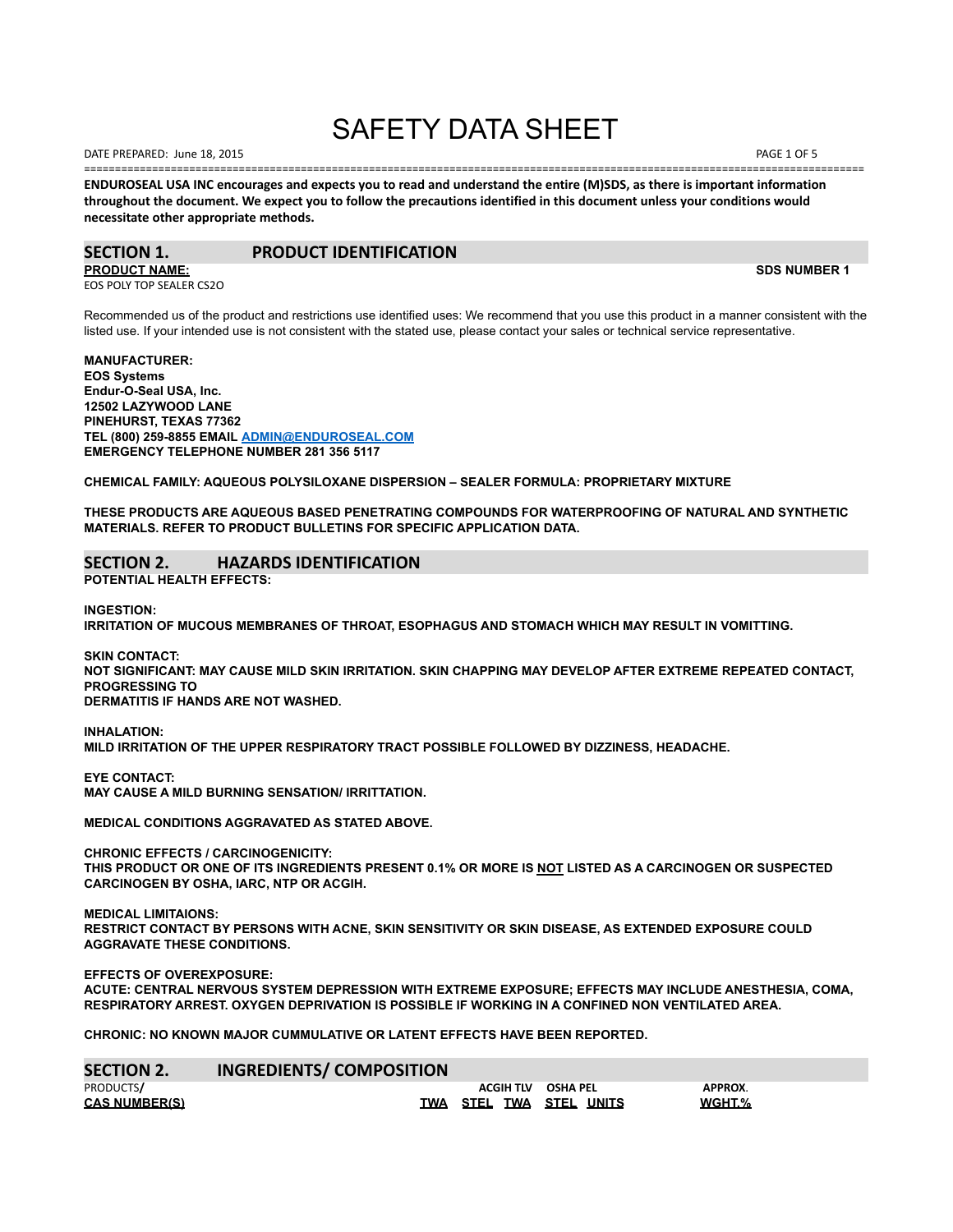| CONTAINS ONE OR MORE OF THE FOLLOWING |                |             |
|---------------------------------------|----------------|-------------|
| SILANES/SILOXANES:                    | <b>MIXTURE</b> |             |
| AMINOETHYLAMINOPROPYLPOLYSILOXANES    | $8 - 12$       |             |
| SAFETY DATA SHEET                     |                |             |
| DATE PREPARED: June 18, 2015          |                | PAGE 2 OF 5 |

============================================================================================================================== **INGREDIENTS/ COMPOSITION CONTINUED 67923-07-3 NF NE NE NF NA DIMETHYL, HEXYSILOXANES 157709-77-8 NA NE NA NE NA SILANOL/STPD 68554-67-6 NF NE NF NE NA EXPANSION AGENTS (MIXTURE) 68155-38-4 NE NE NE NE NA < 2 112-90-3 ALCOHOLS MIXTURE 64-17-5 < 5 123-17-1 CROSSLINKING AGENT 29812-79-1 NE NE NE NE NA < 1 DEIONIZED WATER NE NE NE NE NA 80 – 84**

## **SECTION 4. FIRST AID MEASURES**

#### **INGESTION:**

**DO NOT INDUCE VOMITING. IF VOMITING OCCURS KEEP AIRWAY CLEAR. NEVER GIVE ANYTHING BY MOUTH TO AN UNCONSCIOUS PERSON. SEEK MEDICAL ATTENTION IMMEDIATELY.**

#### **SKIN CONTACT:**

**WASH WITH SOAP AND WATER. REMOVE CONTAMINATED CLOTHES AND FOOTWEAR. SEEK MEDICAL ATTENTION IF SYMPTOMS ARISE.**

**INHALATION:**

**REMOVE TO FRESH AIR, RESTORE BREATHING IF NEEDED; ADMINISTER OXYGEN; SEEK MEDICAL HELP IF REQUIRED.**

**EYE CONTACT:**

**FLUSH EYES THOROUGHLY WITH LARGE AMOUNTS OF WATER FOR 15 MINUTES. SEEK MEDICAL ATTENTION.**

**NOTES TO PHYSICIAN:**

**GASTRIC LAVAL ONLY IF A LARGE QUANTITY HAS BEEN INGESTED. TREAT SYMPTOMATICALLY.**

| <b>SECTION 5.</b><br><b>FIRE FIGHTING MEASURES</b>                                      |                 |
|-----------------------------------------------------------------------------------------|-----------------|
| $>93.5$ °C (MIN)<br>(AQUEOUS SOLUTION)<br><b>FLASH POINT:</b>                           | $>200$ °F (MIN) |
| METHOD: TCC                                                                             |                 |
| $>482$ °C<br><b>AUTOIGNITION TEMP:</b>                                                  | $>900$ °F       |
| <b>FLAMMABLE LIMITS IN AIR:</b>                                                         |                 |
| % BY VOLUME UPPER<br>N/A                                                                |                 |
| % BY VOLUME LOWER<br>N/A                                                                |                 |
| SENSITIVITY TO MECHANICAL IMPACT: NO                                                    |                 |
| SENSITIVITY TO STATIC DISCHARGE: NONE EXPECTED: MATERIAL HAS A FLASHPOINT ABOVE 200 °F. |                 |
| EVTINAUDOUMA MERIA.                                                                     |                 |

**EXTINGUISHING MEDIA:**

**FOAM, DRY CHEMICAL, CARBON DIOXIDE. WATER MAY BE INEFFECTIVE UNLESS USED IN FAVORABLE CONDITIONS BY TRAINED FIREFIGHTERS.**

**SPECIAL FIREFIGHTING PROCEDURES:**

**MINIMIZE BREATHING OF GASES, VAPOR FUMES OR DECOMPOSOTION PRODUCTS. USE (SCBA) IN ENCLOSED OR CONFINED** AREAS. WATER CAN BE USED TO COOL AND PROTECT MATERIALS AND MEN, DISPERSE VAPORS, FLUSH SPILLS AWAY FROM **EXPOSURES.**

## **SECTION 6. ACCIDENTAL RELEASE MEASURES**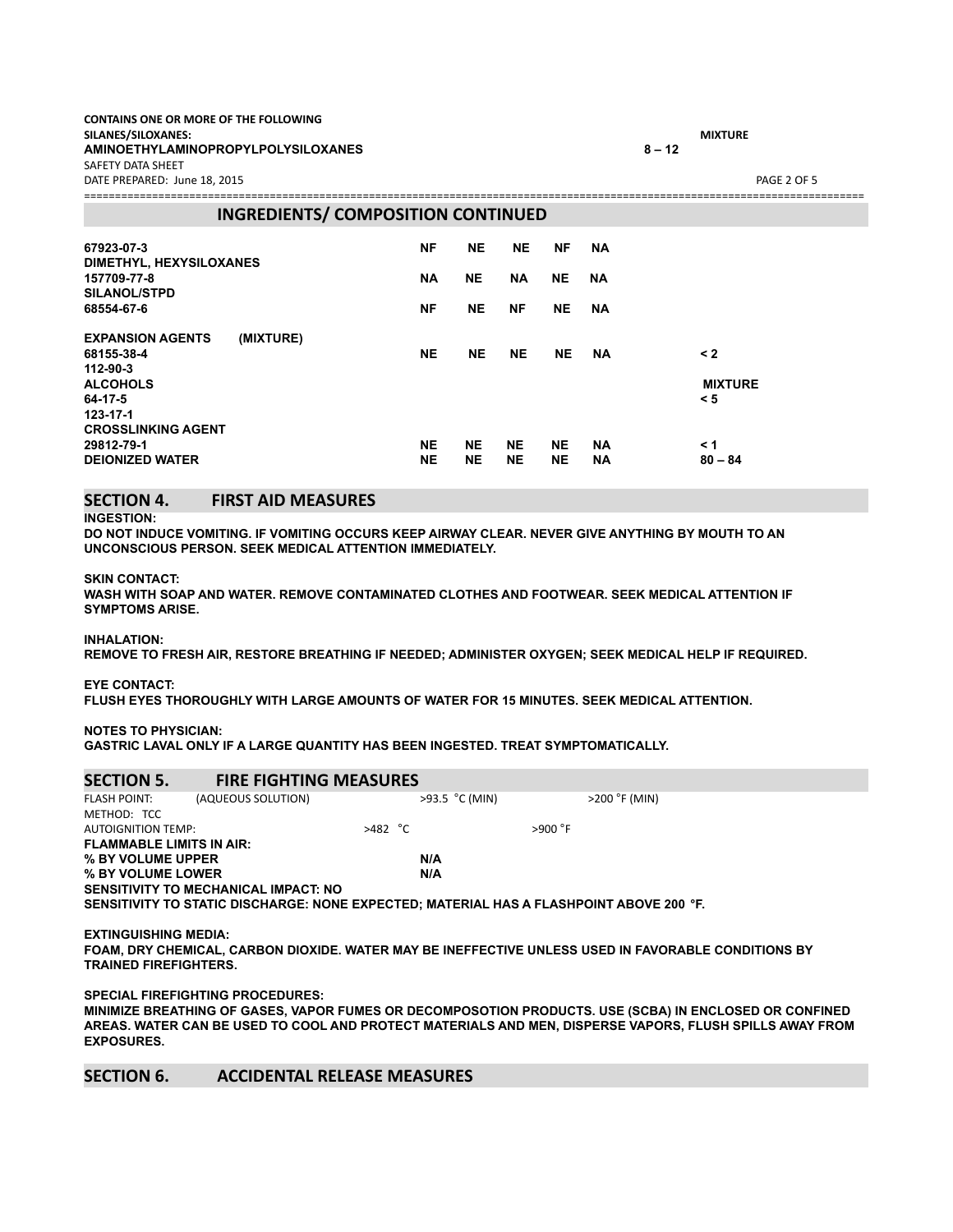CONFINE AREA TO CLEAN-UP PERSONNEL. VENTILATE AREA AND WEAR PROTECTIVE GEAR AS REQUIRED, WIPE UP SPILL WITH AN INERT MATERIAL AND PLACE IN AN APPROVED CONTAINER FOR DISPOSAL. REMOVE SOURCES OF IGNITION. DISPOSE OF EXPENDED MATERIAL AND ABSORBENTS WITH ALL **APPLICABLE LOCAL, STATE AND FEDERAL REGULATIONS.**

SAFETY DATA SHEET DATE PREPARED: June 18, 2015 **PAGE 3 OF 5** and the set of the set of the set of the set of the set of the set of the set of the set of the set of the set of the set of the set of the set of the set of the set of the set of ==============================================================================================================================

**SECTION 7. HANDLING AND STORAGE -DO NOT MIX WITH INCOMPATIBLE MATERIALS. -USE A PROPER GROUP STRAP ON HANDLING AND PUMPING EQUIPMENT. -PREFERABLY UTILIZE EXPLOSION PROOF ELECTRICAL EQUIPMENT. -RECOMMENDED STORAGE SHOULD BE ABOVE 0 °C (32 °F) AND BELOW 38 °C (100 °F.) -KEEP ORIGINAL OR STORAGE CONTAINERS CLOSED WHEN NOT IN USE. -AVOID BREATHING VAPORS. -AVOID CONTACT WITH SKIN AND EYES. -USE ONLY IN WELL VENTILATED AREAS. -SHELF LIFE: USE WITHIN 6 MONTHS**

### **SECTION 8. PERSONAL PROTECTION/ EXPOSURE LIMITS RESPIRATORY PROTECTION: USE IN WELL VENTILATED AREA. USE APPROVED NIOSH RESPIRATOR IF TLV IS EXCEEDED.**

**PROTECTIVE GLOVES: RUBBER**

**EYE AND FACE PROTECTION: SAFETY GLASSES**

**ENGINEERING: EXHAUST VENTILATION, SHOWERS, EYE WASH STATIONS**

**SKIN AND BODY CONTACT: IT IS A GOOD INDUSTRIAL HYGIENE PRACTICE TO MINIMIZE SKIN CONTACT. WEAR SUITABLE PROTECTIVE CLOTHING AND GLOVES.**

**HYGIENE MEASURES: ALWAYS OBSERVE GOOD PERSONAL HYGIENE MEASURES, SUCH AS WASHING AFTER HANDLING THE MATERIAL AND BEFORE EATING, DRINKING, AND/OR SMOKING. ROUTINELY WASH WORK CLOTHING AND PROTECTIVE EQUIPMENT TO REMOVE CONTAMINTENTS.**

### **SECTION 9. PHYSICAL AND CHEMICAL PROPERTIES**

| 100 $\degree$ C    | 212 $\degree$ F                  |
|--------------------|----------------------------------|
| $\leq 5$           |                                  |
| <b>UNKNOWN</b>     |                                  |
| <b>UNKNOWN</b>     |                                  |
| 0 °C               | 32 °F                            |
|                    | <b>GREY / WHITE HAZY LIQUID</b>  |
|                    | <b>SLIGHT AMINE / LEMON ODOR</b> |
| $\leq 1$           |                                  |
| 83%                |                                  |
| $< 2\%$            |                                  |
| < 0.165 Lb/ Gal    |                                  |
| $1.03 - 1.10$      |                                  |
| <b>APPRECIABLE</b> |                                  |
|                    |                                  |

## **SECTION 10. STABILITY AND REACTIVITY**

| <b>STABILITY:</b>                                           | <b>STABLE</b>                                    |
|-------------------------------------------------------------|--------------------------------------------------|
| <b>HAZARDOUS POLYMERIZATION:</b>                            | <b>WILL NOT OCCUR</b>                            |
| <b>HAZARDOUS THERMAL DECOMPOSITON/ COMBUSTION PRODUCTS:</b> | <b>FUMES/ SMOKE/ CARBON MONOXIDE/ ALDEHYDES/</b> |
|                                                             | SILICON DIOXIDE/ FORMALDEHYDE/                   |
| INCOMPATIBILITY (MATERIALS TO AVOID):                       | STRONG OXIDANTS/ CONCENTRATED OXYGEN/            |
|                                                             | SODIUM HYPO CHLORITE/ CALCIUM HYPOCHLORITE.      |
| <b>CONDITONS TO AVOID:</b>                                  | KEEP AWAY FROM HEAT, SPARKS, AND L=FLAMES,       |
|                                                             | AVOID ANY SOURCE OF IGNITION. AVOID CONTACT      |
|                                                             | WITH ACIDIC. BASIC. OR OXIDIZING AGENTS AND      |
|                                                             |                                                  |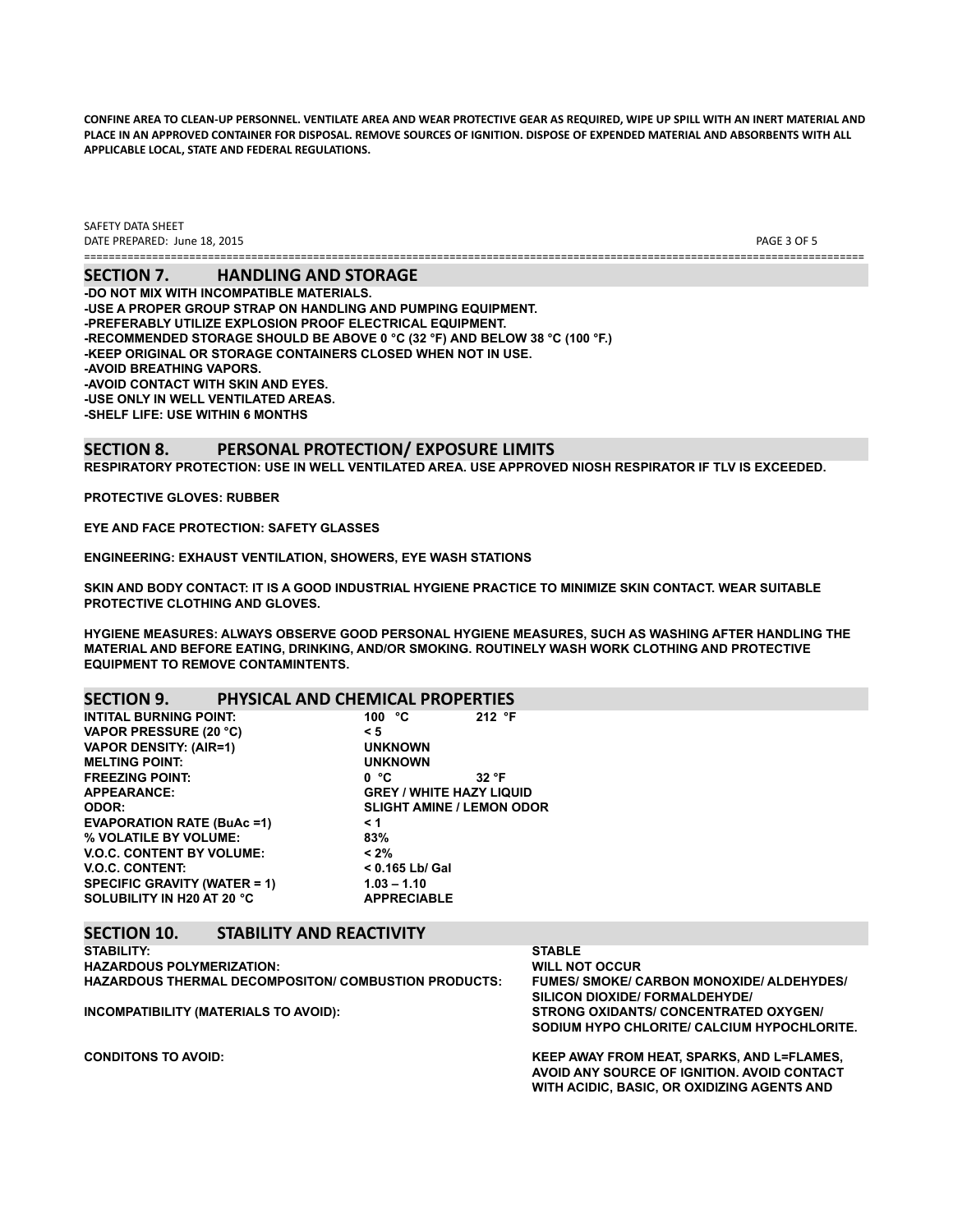#### **METALLIC CATALSYTS LIKE TIN SOAPS AND NOBLE METALS**

### **SECTION 11. TOXICOLOGICAL INFORMATION**

Toxicological information on this product or its components appear in this section when such data is available.

**ACUTE ORAL TOXICITY: LOW TOXICITY IF SWALLOWED. SMALL AMOUNTS SWALLOWED INCIDENTALLY AS A RESULT OF NORMAL HANDLING OPERATIONS ARE NOT LIKELY TO CAUSE INJURY; HOWEVER, SWALLOWING LARGER AMOUNTS MAY CAUSE INSUJURY**

SAFETY DATA SHEET

DATE PREPARED: June 18, 2015 PAGE 4 OF 5 ==============================================================================================================================

**INO DATA AVAILABLE** 

## **TOXICOLOGICAL INFORMATION CONTINUED**

**INGESTION: NO DATA AVAILABLE SKIN CORROSION/IRRITATIONS: BRIEF CONTACT IS ESSENTIALLY NONIRRITATION TO SKIN. PROLONGED CONTACT MAY CAUSE MODERATE SKIN IRRITATION. REPEATED CONTACT MAY CAUSE MODERATE SKIN IRRITATION. SERIOUS EYE DAMAGE/EYE IRRITATION: MIST MAY CAUSE EYE IRRITATION SENSITIZATION: NO DATA AVAILABLE CARCINOGENICITY: NO DATA AVAILABLE MUTAGENICITY: NO DATA AVAILABLE REPRODUCTIVE TOXCITY:** 

## **SECTION 12. ECOLOGICAL INFORMATION**

Eco toxicological information on this product or is components appear in this section when such data is available.

| ECOTOXICITY:                      | <b>NO DATA AVAILABLE</b>                                       |
|-----------------------------------|----------------------------------------------------------------|
|                                   | PERSISTENCE AND DEGRADABILIT: THE PRODUCT IS NOT BIODEGRADABLE |
| <b>BIOACCUMULATIVE POTENTIAL:</b> | NO DATA AVAILABLE                                              |
| <b>MOBILITY:</b>                  | <b>NO DATA AVAILBLE</b>                                        |

# **SECTION 13. DISPOSAL CONSIDERATIONS**

**DISPOSAL METHOD: PRODUCT IS NON TOXIC AND NON HAZARDOUS. THIS CAN BE DISPOSED OF IN AN APPROPRIATE DIPOSAL MANNER IN ACCORDANCE WITH APPLICABLE LAWS AND REGULATIONS.**

# **SECTION 14. TRANSPORT INFORMATION**<br>DOT SHIPPING NAME: AQUEOUS POLY SILO

AQUEOUS POLY SILOXANE DISPERSION – SEALER **DOT HAZARD CLASS: N/A PLACARDS: N/A DOT I.D. NUMBER: N/A REPORTABLE QUANTITY: RESTRICTONS: N/A**

## **SECTION 15. REGULATORY INFORMATION**<br>TSCA: THIS MATERIAL OR ITS COMPONENTS A

THIS MATERIAL OR ITS COMPONENTS ARE LISTED ON THE TSCA INVENTORY LIST AND COMPLY WITH APPLICABLE RULES AS OF THIS WRITING.

#### **SARA 302: NONE FOUND**

**SARA 311 & 312: NONE FOUND**

**SARE 312: THIS MATERIAL DOES NOT CONTAIN ANY INGREDIENTS ON THE LIST OF TOXOC CHEMICALS SUBJECT TO** SECTION 313 OF THE SUPERFUND AMENDEMENTS AND REAUTHORIZATION ACT OF 1986 (SARA TITLE III), IN EXCESS OF THE **APPLICABLE MINIMUM CONCENTRATUONS AS PER SECTION 372.38 (a).**

## **SECTION 16. ADDITIONAL INFORMATION**

**HAZARD RATING SYSTEM:**

**MFPA No. 704, 1985 EDITION**